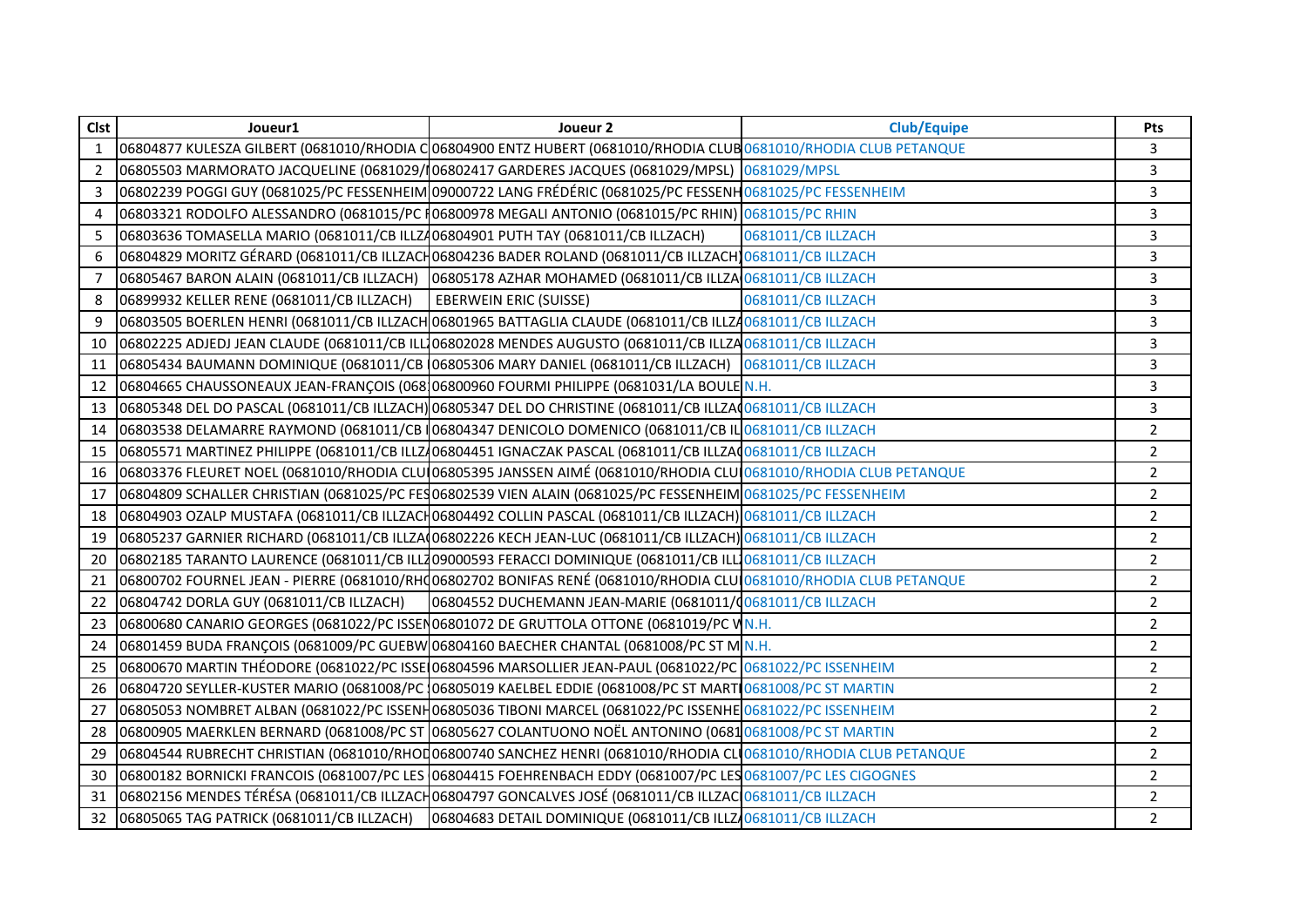| 33 | 06805533 CADINOT JEAN-LOUIS (0681013/AB MU06805448 RAKOTOARISOA SAMOELA (0681013/A0681013/AB MUNSTER                    |                           | $\overline{2}$ |
|----|-------------------------------------------------------------------------------------------------------------------------|---------------------------|----------------|
| 34 | 06804911 GINTZ MICHEL (0681032/P.L LES ACAC 06804497 SANTANA DE OLIVEIRA JOAQUIM (06810681032/P.L LES ACACIAS ALTKIRCH  |                           | $\overline{2}$ |
| 35 | 06800395 GASSER JEAN MARIE (0681010/RHODI 06860275 HEIL MICHEL (0681010/RHODIA CLUB 0681010/RHODIA CLUB PETANQUE        |                           | $\overline{2}$ |
| 36 | 06800864 GIANTI ROLAND (0681013/AB MUNSTI06805568 GRASNICK RALPH (0681013/AB MUNST0681013/AB MUNSTER                    |                           | $\overline{2}$ |
| 37 | 06802719 SONNERAT MICHEL (0681011/CB ILLZA06803019 CADET JEANICK (0681011/CB ILLZACH) 0681011/CB ILLZACH                |                           | $\overline{2}$ |
| 38 | 06804630 MARCONNET GEORGES (0681025/PC H06805230 MULLER PIERRE (0681025/PC FESSENH0681025/PC FESSENHEIM                 |                           | $\overline{2}$ |
| 39 | 06804373 DE NICOLO VINCENT (0681011/CB ILLZ 06801750 DINUCOVIC VEROLIUB (0681008/PC ST N.H.                             |                           | $\overline{2}$ |
| 40 | 06710361 MARCHAL ALAIN (0681008/PC ST MAR 06805015 PRUD' HOMME DANIEL (0681008/PC S0681008/PC ST MARTIN                 |                           | $\overline{2}$ |
| 41 | 01407742 BOUVACHON ANTONIN (0681005/PET 06805554 LUTTRINGER CLÉMENT (0681005/PETA 0681005/PETANQUE CLUB VIEUX THANN     |                           | $\overline{2}$ |
| 42 | 06804619 ZEYER SERGE (0681010/RHODIA CLUB 06803440 MACHADO DE CARVALHO MANUEL (000681010/RHODIA CLUB PETANQUE           |                           | $\overline{2}$ |
| 43 | 06804085 MARTINS-CAMPINA ALAIN (0681011/06805023 YIGIT YUSUF (0681011/CB ILLZACH)                                       | 0681011/CB ILLZACH        | $\overline{2}$ |
| 44 | 06804706 ROUSSELLE FRANCIS (0681032/P.L LES 06805599 AMRANI DJAMEL (0681032/P.L LES AC 0681032/P.L LES ACACIAS ALTKIRCH |                           | $\overline{2}$ |
| 45 | 06805362 WIEDEMANN FERNAND (0681013/AB 06805534 CARDOSO ARMINDO (0681013/AB MU0681013/AB MUNSTER                        |                           | $\overline{2}$ |
| 46 | 06803532 LOBERGER JOËL (0681009/PC GUEBWI 06804203 LOBERGER RUTH (0681009/PC GUEBW 0681009/PC GUEBWILLER                |                           | $\overline{2}$ |
| 47 | 06806521 TSCHAEN CHRISTIAN (0681016/PC SAU06823034 TSCHAEN CHANTAL (0681016/PC SAUS0681016/PC SAUSHEIM                  |                           | $\overline{2}$ |
| 48 | 06804803 DE BESSA JOSÉ (0681005/PETANQUE Q06800868 SETTE PASCAL (0681005/PETANQUE CL0681005/PETANQUE CLUB VIEUX THANN   |                           | $\overline{2}$ |
| 49 | 06804710 BRIGMANAS REMY (0681011/CB ILLZA 06804709 BRIGMANAS LAURENCE (0681011/CB I 0681011/CB ILLZACH                  |                           | $\overline{2}$ |
| 50 | 06805529 ROUSSEL MICHEL (0681010/RHODIA C 06804301 TABAGLIO HERVÉ (0681010/RHODIA C 0681010/RHODIA CLUB PETANQUE        |                           | $\overline{2}$ |
| 51 | 06805387 LAUNAY GENEVIÈVE (0681008/PC ST M06804981 LAUNAY CHRISTIAN (0681008/PC ST M0681008/PC ST MARTIN                |                           | $\overline{2}$ |
| 52 | 06804626 SCHUSTER BERNARD (0681013/AB MU 06804986 BRULISAUER MARCEL (0681013/AB MU0681013/AB MUNSTER                    |                           | $\overline{2}$ |
| 53 | 06805300 WARET JEAN-LOUIS (0681022/PC ISSEN06805044 PREVOT JEANNOT (0681008/PC ST MAN.H.                                |                           | $\mathbf{1}$   |
| 54 | 06805143 MAKOWSKY KARLHEINS (0681010/RHQ06804638 MARTENS PEDRO (0681010/RHODIA CO0881010/RHODIA CLUB PETANQUE           |                           | $\mathbf{1}$   |
| 55 | 06833405 CARSANA ALAIN (0681007/PC LES CIGQ06803562 WISS CHRISTIAN (0681007/PC LES CIGQ0681007/PC LES CIGOGNES          |                           | $\mathbf{1}$   |
| 56 | 06803290 SCHOEPFER PATRICK (0681013/AB MU 06804267 SENGELE DANIEL (0681013/AB MUNST 0681013/AB MUNSTER                  |                           | $\mathbf{1}$   |
| 57 | 06805014 GEORGE DIDIER (0681010/RHODIA CLU06803953 MUJDZIC MIRSAD (0681012/CB LUDOVN.H.                                 |                           | $\mathbf{1}$   |
| 58 | 06800370 CLAUDEL GÉRARD (0681019/PC WITTE 06801174 LONARDO ANTOINE (0681019/PC WIT 0681019/PC WITTELSHEIM               |                           | $\mathbf{1}$   |
| 59 | 06805199 FRINGANT BRIGITTE (0681032/P.L LES 06805200 GORICHON RODOLPHE (0681032/P.L LO681032/P.L LES ACACIAS ALTKIRCH   |                           | $\mathbf{1}$   |
| 60 | 06801454 LA FERRARA BLANCHE (0681008/PC ST 06803798 GIDEMANN CHRISTINE (0681008/PC ST 0681008/PC ST MARTIN              |                           | $\mathbf{1}$   |
| 61 | 06804790 BERBETTE ALAIN (0681011/CB ILLZACH06804498 PETER RENÉ (0681011/CB ILLZACH)                                     | <b>0681011/CB ILLZACH</b> | $\mathbf{1}$   |
| 62 | 06805466 DEMEAUX MARIE-ANGE (0681009/PC (06800609 JENNY MYRIAM (0681009/PC GUEBWII0681009/PC GUEBWILLER                 |                           | $\mathbf{1}$   |
| 63 | 06895280 GARNIER MICHEL (0681010/RHODIA C 06804495 HANS ANTOINE (0681010/RHODIA CLU 0681010/RHODIA CLUB PETANQUE        |                           | $\mathbf{1}$   |
| 64 | 06805296 ATTARD EVELYNE (0681011/CB ILLZAC 06805312 BULACH ANNICK (0681011/CB ILLZACH 0681011/CB ILLZACH                |                           | $\mathbf{1}$   |
| 65 | 06804787 GERARD ALAIN (0681011/CB ILLZACH) 06800063 FRITTOLINI ANGÉLO (0681011/CB ILLZA0681011/CB ILLZACH               |                           | $\mathbf{1}$   |
| 66 | 06802334 BELINCHON MARCEL (0681011/CB ILLZ06709245 MEYER PASCAL (0675003/PC ERSTEIN) N.H.                               |                           | $\mathbf{1}$   |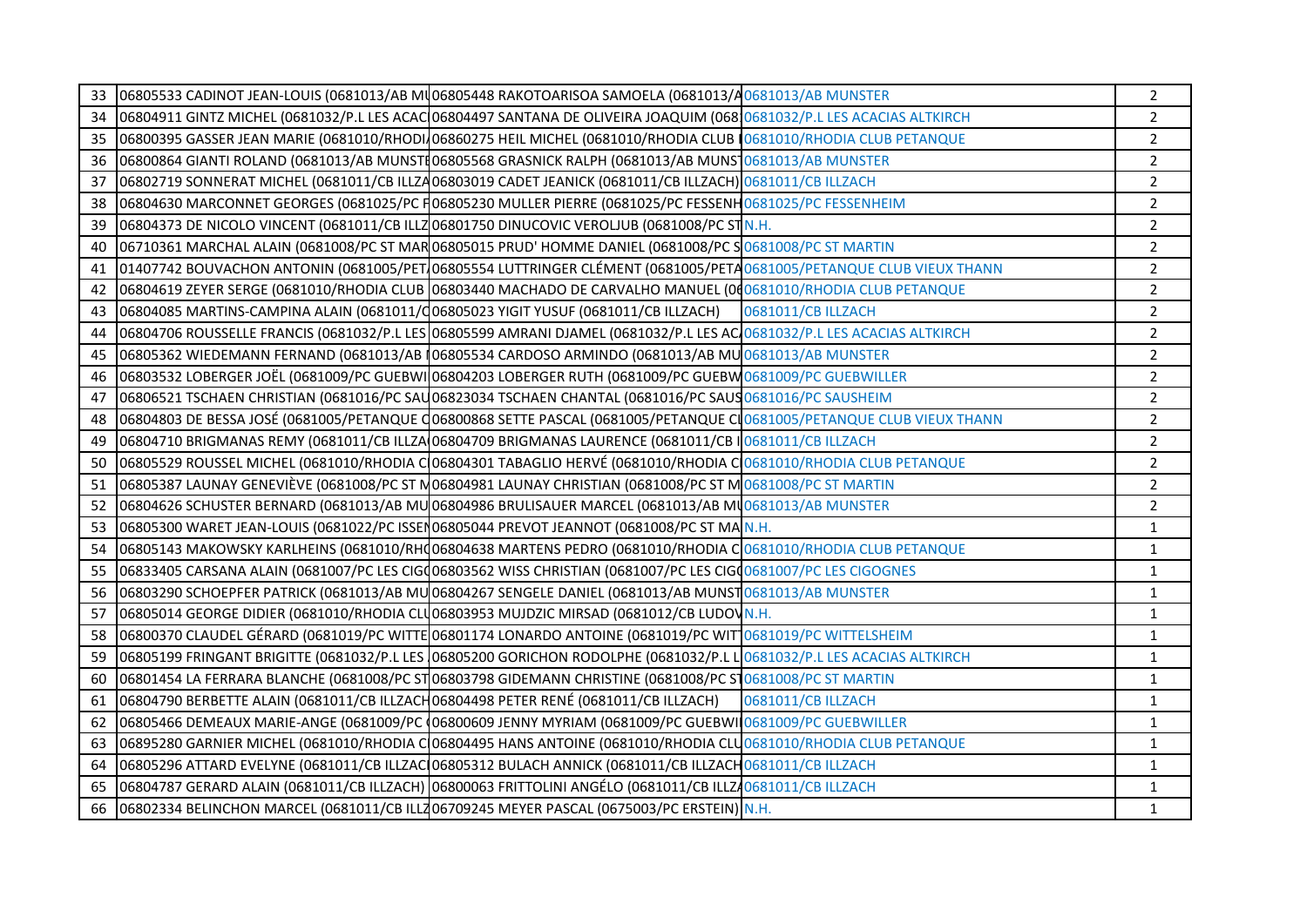| 67  | 06804445 GALLER JEAN (0681029/MPSL)                                                                                   | 06805502 DIFF CHRISTIAN (0681029/MPSL)                                                                                          | 0681029/MPSL       | $\mathbf{1}$ |
|-----|-----------------------------------------------------------------------------------------------------------------------|---------------------------------------------------------------------------------------------------------------------------------|--------------------|--------------|
| 68  | 06805069 LAVIGNAC ERIC (0681015/PC RHIN)                                                                              | 06805547 MARGANI DOMENICO (0681015/PC RH0681015/PC RHIN                                                                         |                    | $\mathbf{1}$ |
| 69  |                                                                                                                       | 06805388 SCHWAB BERNARD (0681008/PC ST MJ06804897 GRAFF FRÉDÉRIC (0681008/PC ST MARJ0681008/PC ST MARTIN                        |                    | $\mathbf{1}$ |
| 70  |                                                                                                                       | 06805176 ZOUACHE ALI (0681010/RHODIA CLUB 06804401 DELOT ALAIN (0681010/RHODIA CLUB 0681010/RHODIA CLUB PETANQUE                |                    | $\mathbf{1}$ |
| 71  |                                                                                                                       | 06805103 WETTERER RENÉ (0681025/PC FESSEN 06805413 BIGNON PHILIPPE (0681025/PC FESSEN 0681025/PC FESSENHEIM                     |                    | $\mathbf{1}$ |
| 72  |                                                                                                                       | 06805580 COSTA ANGELO (0681010/RHODIA CLU06802692 ELY HENRI GILBERT (0681010/RHODIA 0681010/RHODIA CLUB PETANQUE                |                    | $\mathbf{1}$ |
| 73  |                                                                                                                       | 06803758 GUTHMANN JEAN-PIERRE (0681010/RI06803534 LEDOUX PHILIPPE (0681010/RHODIA CO681010/RHODIA CLUB PETANQUE                 |                    | $\mathbf 1$  |
| 74  |                                                                                                                       | 06805016 FAESSLER EDDY (0681008/PC ST MART 06805045 UTTARD ANDRÉ (0681008/PC ST MART 0681008/PC ST MARTIN                       |                    | $\mathbf{1}$ |
| 75  |                                                                                                                       | 06804399 RIZZO ALBERT (0681022/PC ISSENHEIN 06805642 PEREIRA ARTHUR (0681022/PC ISSENH 0681022/PC ISSENHEIM                     |                    | $\mathbf{1}$ |
| 76  |                                                                                                                       | 06802688 CHAFFRAIX JEAN-MARC (0681011/CB I 06802761 CHAFFRAIX MARTINE (0681011/CB ILL20681011/CB ILLZACH                        |                    | $\mathbf{1}$ |
| 77  |                                                                                                                       | 06805578 GOLDSTEIN EVELYNE (0681008/PC ST N06805577 RAEDELSBERGER ACHILLE (0681008/PQ0681008/PC ST MARTIN                       |                    | $1\,$        |
| 78  |                                                                                                                       | 06804646 FREYHEIT PATRICIA (0681022/PC ISSEN06805628 ROMAN JEAN-FRANÇOIS (0681022/PC 0681022/PC ISSENHEIM                       |                    | $\mathbf{1}$ |
| 79  |                                                                                                                       | 06805643 EHRET CHARLOTTE (0681016/PC SAUS 06805644 RATUSZNIAK EDOUARD (0681016/PC SO681016/PC SAUSHEIM                          |                    | $\mathbf{1}$ |
| 80  |                                                                                                                       | 06804754 FABBRO SERGE (0681007/PC LES CIGO 06805592 LANG GUY (0681007/PC LES CIGOGNES 0681007/PC LES CIGOGNES                   |                    | $\mathbf{1}$ |
| 81  |                                                                                                                       | 06804679 GUTH ISABELLE (0681013/AB MUNSTE 06804759 MULLENBACH GERMAIN (0681013/AB 0681013/AB MUNSTER                            |                    | $\mathbf{1}$ |
| 82  |                                                                                                                       | 06805376 BRULISAUER CAROLE (0681013/AB MU06804785 SCHUSTER SONIA (0681013/AB MUNS10681013/AB MUNSTER                            |                    | $\mathbf{1}$ |
| 83  |                                                                                                                       | 06864297 KOEBERLE JACQUES (0681008/PC ST M06805647 CAHEREC GILBERT (0681008/PC ST MA0681008/PC ST MARTIN                        |                    | $\mathbf 1$  |
| 84  |                                                                                                                       | 06805530 BLOECHLIGER CHRISTIAN (0681010/RH06800394 GASSER LILIANE (0681010/RHODIA CLU <mark>0681010/RHODIA CLUB PETANQUE</mark> |                    | $\mathbf{1}$ |
| 85  |                                                                                                                       | 06805335 MAUCIERI JEAN (0681011/CB ILLZACH) 06805330 DE NICOLO DOMINIQUE (0681011/CB 0681011/CB ILLZACH                         |                    | $\mathbf{1}$ |
| 86  |                                                                                                                       | 06801445 HIRLEMANN DANIEL (0681011/CB ILLZ 06805051 GRUNEWALD ANDRÉ (0681011/CB ILLZ 0681011/CB ILLZACH                         |                    | $\mathbf{1}$ |
| 87  |                                                                                                                       | 06805357 OTT JEAN SYLVAIN (0681022/PC ISSEN 06805356 SPIESER ROGER (0681022/PC ISSENHEI 0681022/PC ISSENHEIM                    |                    | $1\,$        |
| 88  |                                                                                                                       | 06805354 ALONSO YVES (0681010/RHODIA CLUB06804794 ELY SONIA (0681010/RHODIA CLUB PE <sup>1</sup> 0681010/RHODIA CLUB PETANQUE   |                    | $\mathbf{1}$ |
| 89  |                                                                                                                       | 06805301 BRASSAUD RÉMY (0681008/PC ST MAR06805140 RIGOBERT LUCIEN (0681008/PC ST MA 0681008/PC ST MARTIN                        |                    | $\mathbf{1}$ |
| 90  |                                                                                                                       | 06803825 MAURER ANNETTE (0681007/PC LES C 06833169 STANGL SONIA (0681007/PC LES CIGO 0681007/PC LES CIGOGNES                    |                    | $\mathbf{1}$ |
| 91  |                                                                                                                       | 06802720 FOURNEL AIMÉE (0681010/RHODIA CLO6804064 ZATTI BERNADETTE (0681010/RHODIA 0681010/RHODIA CLUB PETANQUE                 |                    | $\mathbf 1$  |
| 92  |                                                                                                                       | 06804847 TAVONE LOUIS (0681022/PC ISSENHEI 06804583 NATIVO JEAN (0681022/PC ISSENHEIM 0681022/PC ISSENHEIM                      |                    | 0            |
| 93  |                                                                                                                       | 06805432 LAZZARI PATRICE (0681011/CB ILLZACH06801224 NICOLAS DANIEL (0681011/CB ILLZACH0681011/CB ILLZACH                       |                    | 0            |
| 94  |                                                                                                                       | 06805165 GRESS ROLAND (0681009/PC GUEBWII 06800643 BUDA SALVATORE (0681009/PC GUEBV0681009/PC GUEBWILLER                        |                    | 0            |
| 95  |                                                                                                                       | 06805226 JORDAN ANDRÉ (0681010/RHODIA CLU06887959 DARTIGUELONGUE FRANCIS (0681010/0681010/RHODIA CLUB PETANQUE                  |                    | 0            |
| 96  |                                                                                                                       | 06803634 TSCHAEN JEAN LOUP (0681011/CB ILL206801090 FISCHER MONIQUE (0681011/CB ILLZA0681011/CB ILLZACH                         |                    | 0            |
| 97  |                                                                                                                       | 06805492 MEDJADBA ALI (0681011/CB ILLZACH) 06802818 D'ANTONI MARIO (0681011/CB ILLZACO681011/CB ILLZACH                         |                    | 0            |
| 98  |                                                                                                                       | 06805192 CORREIA FRANCISCO (0681025/PC FES 06805439 FIGLIUZZI GINO (0681025/PC FESSENH 0681025/PC FESSENHEIM                    |                    | 0            |
| 99  | 06805553 DI GIOVANNI GINO (0681005/PETANQ 06805641 CICCARELLI ANTONIO (0681005/PETAN0681005/PETANQUE CLUB VIEUX THANN |                                                                                                                                 |                    | 0            |
| 100 | 06805124 MOUTON BERNARD (0681011/CB ILLZ/06805540 LOTZ HENRI (0681011/CB ILLZACH)                                     |                                                                                                                                 | 0681011/CB ILLZACH | 0            |